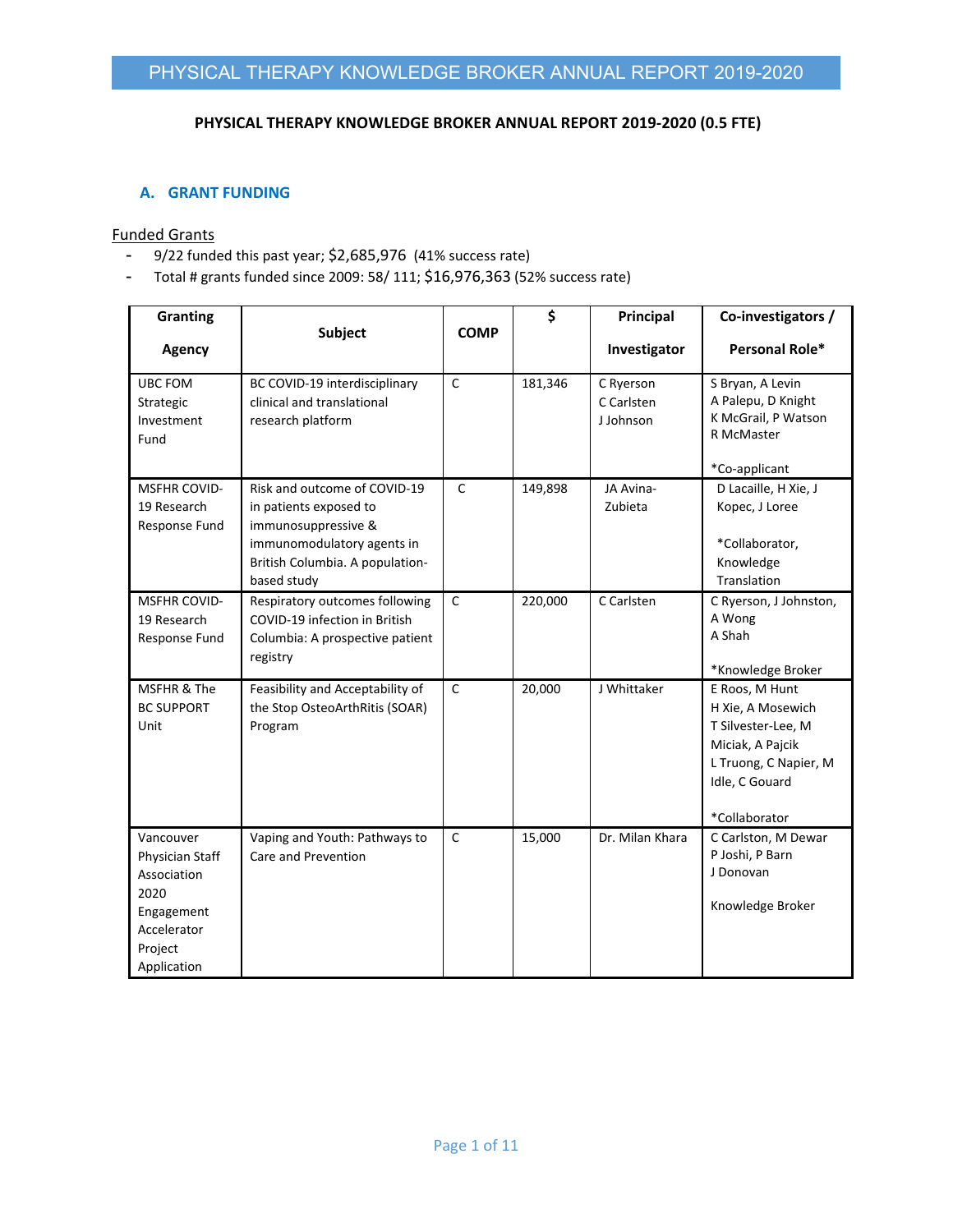| CIHR Project                 | Improving pain education across   | $\mathsf{C}$ | 604,350       | T Wideman        | C Arnold, L Asseraf-             |
|------------------------------|-----------------------------------|--------------|---------------|------------------|----------------------------------|
| Grant                        | entry-level physiotherapy         |              |               | <b>G Bostick</b> | Pasin, L Carlesso, JP            |
|                              | programs in Canada: An            |              |               |                  | Cody-Cox, K Davidson,            |
|                              | integrated knowledge              |              |               |                  | R Debigaré, S Dufour,            |
|                              | translation study                 |              |               |                  | JP Dumas, A Greig, J             |
|                              |                                   |              |               |                  | Hunter, K Johnson, SC            |
|                              |                                   |              |               |                  | Marshall, K Masnyk, G            |
|                              |                                   |              |               |                  | Michaud, S Murphy, S             |
|                              |                                   |              |               |                  | Nadeau, S Ngomo, N               |
|                              |                                   |              |               |                  | Pearson, L Pelland, K            |
|                              |                                   |              |               |                  | Perreault, S Poitras, J          |
|                              |                                   |              |               |                  | Ross, D Rutherford, J            |
|                              |                                   |              |               |                  | Sadi, B Shay, S Switzer-         |
|                              |                                   |              |               |                  | Mcintyre, F Tremblay,            |
|                              |                                   |              |               |                  | S Tupper, M Weiler, S            |
|                              |                                   |              |               |                  | Wojkowski, A Hudon A             |
|                              |                                   |              |               |                  | Bussières, L Cooper,             |
|                              |                                   |              |               |                  | NM McNiven J Miller, T           |
|                              |                                   |              |               |                  | Nguyen; L Norris, A              |
|                              |                                   |              |               |                  | Thomas, DrTousignant-            |
|                              |                                   |              |               |                  | Laflamme, D Walton               |
|                              |                                   |              |               |                  | *Collaborator                    |
| The Arthritis                | Preventing osteoarthritis after a | $\mathsf C$  | 375,000       | J Whittaker      | L Li, T Silvester-Lee            |
| Society STAR                 | sport-related knee injury         |              |               |                  |                                  |
| Career Dev                   |                                   |              |               |                  | *Collaborator                    |
| Award                        |                                   |              |               |                  |                                  |
| The Arthritis                | A Better Match: Transforming      | $\mathsf C$  | 374,825       | C E Hawkins      | C Barnabe, M                     |
| Society                      | rheumatoid arthritis care         |              |               | Barber           | Debelser, G                      |
| <b>STAR Career Dev</b>       | through patient reported          |              |               |                  | Hazlewood, P                     |
| Award                        | outcomes                          |              |               |                  | MacMullan, DP                    |
|                              |                                   |              |               |                  | Mosher, J Rankin,                |
|                              |                                   |              |               |                  | C Ryder-Burbidge,                |
|                              |                                   |              |               |                  | L Watson                         |
|                              |                                   |              |               |                  |                                  |
|                              |                                   |              |               |                  | * Principal Knowledge<br>User    |
|                              | Advancing the clinical            |              |               | S Bryan          |                                  |
| Genome BC &<br>Genome Canada | implementation of                 | Ν            | 1,449,<br>460 |                  | K McGrail, A Gaedigk,<br>M Price |
|                              | pharmacogenomics to improve       |              |               | J Austin         | L Edwards, S                     |
|                              | the treatment of people with      |              |               |                  | Ghanbarian, T Conte              |
|                              | psychiatric disorders in BC       |              |               |                  | G Wong                           |
|                              |                                   |              |               |                  |                                  |
|                              |                                   |              |               |                  | *Co-applicant                    |
|                              |                                   |              |               |                  | Lead for KT                      |

## **Sample of reviewers' comments**:

*Whittaker CIHR Program Grant*: "There is a plan to evaluate the success of the knowledge translation activities and there is a knowledge broker team member". "There is a strong and well-designed knowledge translation and exchange plan". "The proposed work is nicely supported with meaningful KTE and several knowledge partners. The KTE plan is guided by a framework". "Meaningful engagement of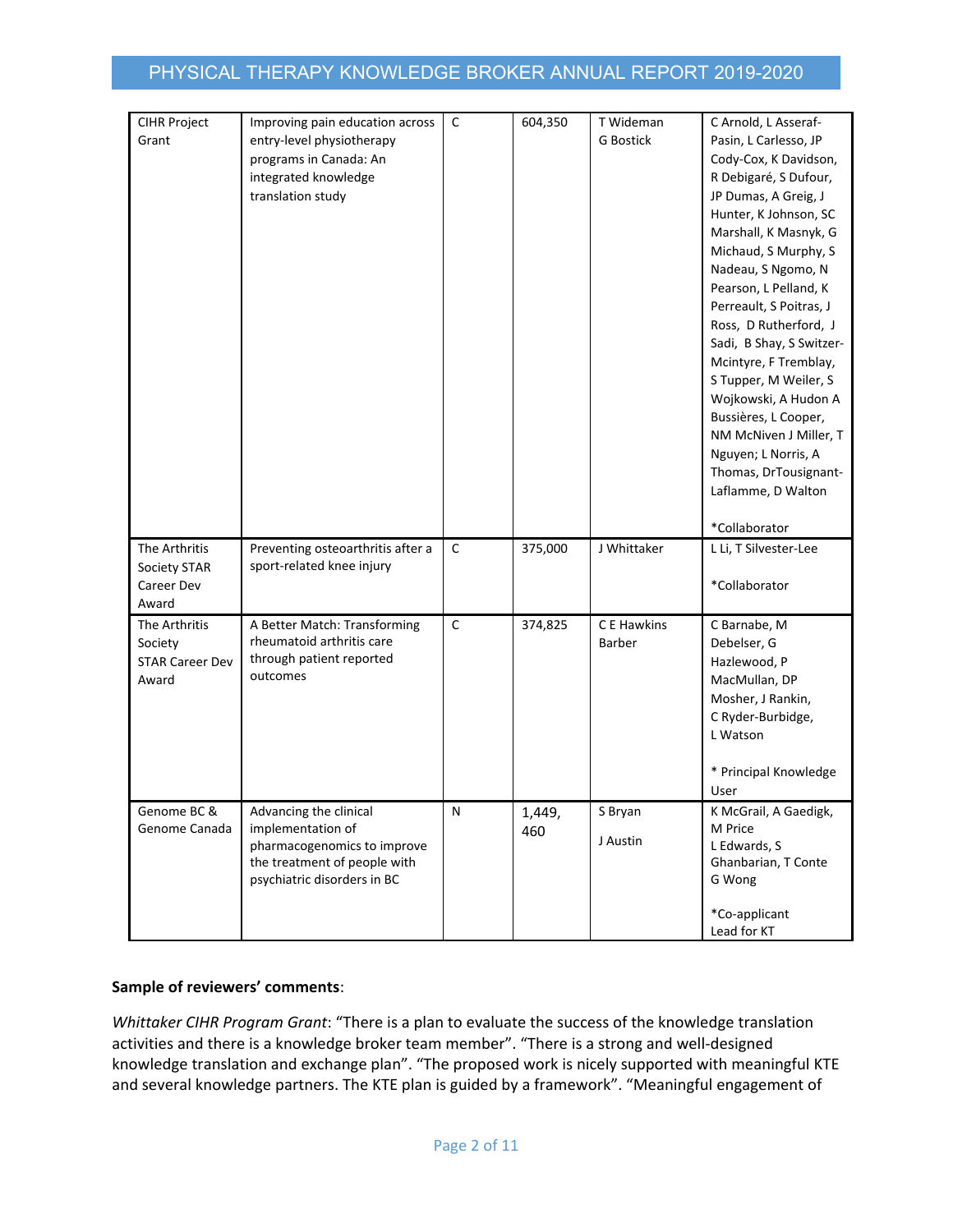people who have sustained a knee injury, as well as the proposed work to identify participants' perceptions of the program, are key strengths"

*Sadatsafavi CIHR Team LOI*: Ranked 1<sup>st</sup> out of 24. "Excellent well written and thought out application ... which was particularly strong on patient partnership and engagement". "Approach to patient engagement … is a strength of this proposal".

*Wideman CIHR Project Grant*: Ranked 4th out of 27. "The IKT plan is very strong and is directly embedded in the methodology piece of the proposal, as early as page 4 instead of appearing towards the end, as is commonly the case". "The application is informed by the Knowledge to Action cycle and utilizes an integrated KT approach"

| CUES Funds,<br><b>UBC</b><br>Sustain<br>Stream | <b>Community Developed</b><br>Solutions to Address<br>Barriers to the<br>Self-management of<br>Arthritis in Underserved<br>Populations                                                                 | $\mathsf{C}$ | 30,000        | S Mills<br>D Lacaille     | D Au, R Maynard, C Koehn<br>*Knowledge Broker                                                                                                                                                                                                                           |
|------------------------------------------------|--------------------------------------------------------------------------------------------------------------------------------------------------------------------------------------------------------|--------------|---------------|---------------------------|-------------------------------------------------------------------------------------------------------------------------------------------------------------------------------------------------------------------------------------------------------------------------|
| <b>CIHR Team</b><br>Grant                      | <b>IMplementing</b><br><b>Predictive Analytics</b><br>towards efficient COPD<br>Treatments (IMPACT)                                                                                                    | C            | 4,500,<br>000 | M Sadatsafavi.<br>Don Sin | C Carlsten, S. Gupta, A Safari, P<br>Gustafson<br><b>B Simmers, A Conklin</b><br>D Smith, JL. Bottorff<br>L Struik, J Johnson,<br>S Bryan, J Sutherland, M De Vera,<br>L Lynd, M Ackenhusen, P Barn,<br>A Gershon, J Leung<br>N Bansback, M Fitzgerald<br>*Collaborator |
| <b>CIHR</b>                                    | Improving hip and knee<br>replacement<br>rehabilitation care and<br>patient outcomes<br>through<br>implementation of<br>quality indicator<br>toolkits: A stepped<br>wedge cluster<br>randomized trial. | C            | 630,000       | M Westby                  | Koehn C, Ho K, Wong H, Bryan S,<br>Marshall D, Barber M, Backman C<br>Knowledge Broker/consultant                                                                                                                                                                       |

# Grants Submitted ‐ Awaiting result

## **B. STAKEHOLDER ENGAGEMENT**

- Facilitated the involvement of over 500 partners (patients, clinicians, researchers and decision‐ makers and students) in the projects.
- Created a registry to facilitate research partnerships involving 194 (increased 32% over the last year) BC clinicians, decision‐makers and researchers in various practice areas.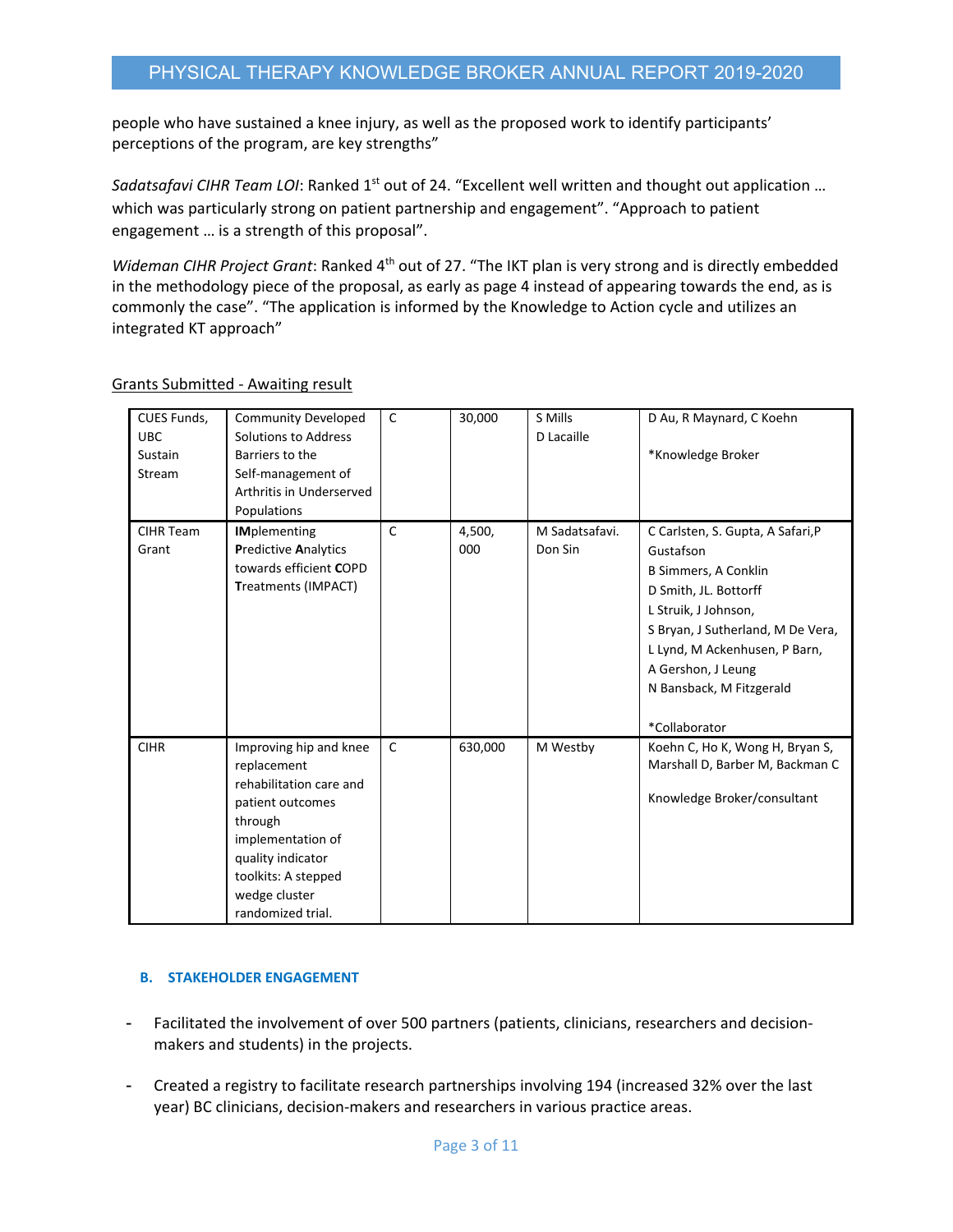- Created 22 resources created that have been accessed ~ 596,000 times provincially, nationally and internationally.
	- o The top accessed resource is the clinical decision making tool for precautions and contraindications related to application of electrophysical agents (~145,000 online views and 30,000 acquisitions of print version)

# **C. KEY INITIATIVES / PROJECTS**

28 initiatives / projects were focused on for 2019‐2020 (see table below). Total number of initiatives/projects since 2009 = 65

| <b>Title</b>                  | <b>Description</b>                                | <b>Sphere &amp; Focus</b>                       | Role              |
|-------------------------------|---------------------------------------------------|-------------------------------------------------|-------------------|
|                               |                                                   | I-International; N-<br>National; P- Provincial; |                   |
|                               |                                                   | $L - Local$                                     |                   |
|                               |                                                   | ID-Interdisciplinary; PT                        |                   |
|                               |                                                   | - Physiotherapy                                 |                   |
| <b>The Physical Activity</b>  | An initiative to identify, evaluate &             | P                                               | Lead              |
| <b>Support Kit Initiative</b> | recommend resources to support physical           | ID                                              |                   |
| (PASKI)                       | activity in persons living with chronic           |                                                 |                   |
|                               | conditions. Focus this year: partnering for       |                                                 |                   |
|                               | loading & launch on HealthLink BC website         |                                                 |                   |
| <b>The Resisted Exercise</b>  | To describe the current use of and identify       | P                                               | Lead              |
| <b>Initiative (RExI)</b>      | barriers to use of resistance exercise by PTs for | PT                                              |                   |
|                               | older adults in BC hospitals and develop KT       |                                                 |                   |
|                               | science based strategies to target identified     |                                                 |                   |
|                               | barriers.                                         |                                                 |                   |
| <b>Knowledge Translation</b>  | To enhance the use of knowledge tools             | N                                               | Lead              |
| for Pain Science              | available from the Pain Science Division of the   | PT                                              |                   |
| <b>Division Initiative</b>    | Canadian Physiotherapy Association to             |                                                 |                   |
| (KT4PSD)                      | support Canadian PTs in providing evidence-       |                                                 |                   |
|                               | informed pain management.                         |                                                 |                   |
| <b>The Achilles</b>           | Update of the Achilles Tendinopathy Toolkit       | L/N/I                                           | Lead              |
| <b>Tendinopathy Toolkit</b>   | with recent evidence (in conjunction with MPT     | PT                                              |                   |
| Update                        | students)                                         |                                                 |                   |
| The Lateral Epicondyle        | Update of the Lateral Epicondyle                  | L/N/I                                           | Lead              |
| <b>Tendinopathy Toolkit</b>   | Tendinopathy Toolkit with recent evidence (in     | PT                                              |                   |
| Update                        | conjunction with MPT students)                    |                                                 |                   |
| <b>Post COVID Recovery</b>    | Establishment of a provincial network of          | P                                               | Steering &        |
| Clinics &                     | interdisciplinary postCOVID clinical care with    | ID                                              | <b>Core Cmtts</b> |
| Interdisciplinary             | embedded research within a learning health        |                                                 |                   |
| <b>Clinical Care Network</b>  | system.                                           |                                                 |                   |
| <b>Legacy Airway Health</b>   | Centre for advancing the prevention, care and     | P                                               | <b>KT</b>         |
|                               | research in COPD and Asthma. Specific             | ID                                              | leadership        |
|                               | projects:                                         |                                                 |                   |
|                               | - BC Smoking Cessation Virtual Summit             |                                                 |                   |
|                               | - IMplementing Predictive Analytics towards       |                                                 |                   |
|                               | efficient COPD Treatments (IMPACT)                |                                                 |                   |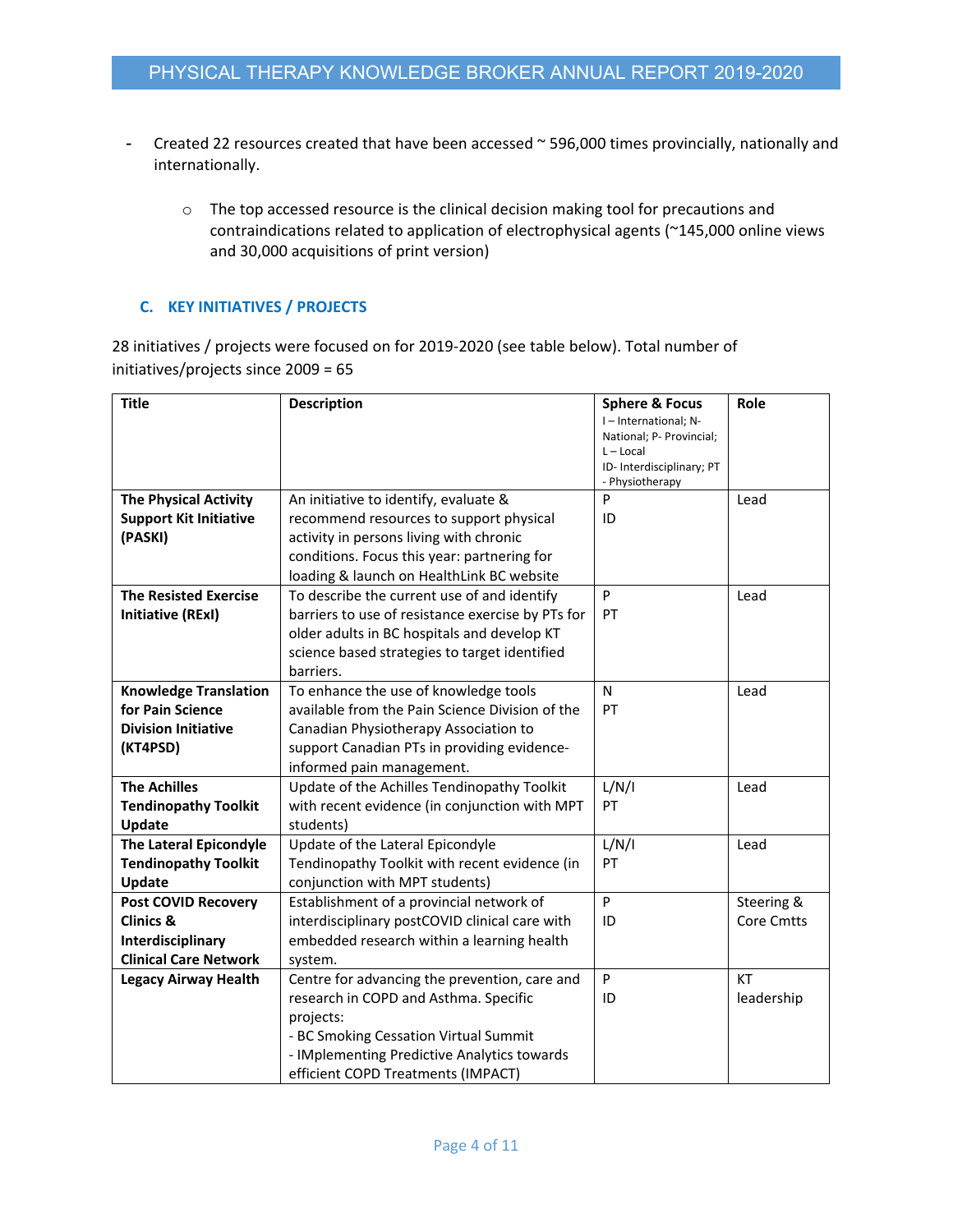|                                | - Vaping and Youth: Pathways to Care and         |              |                |
|--------------------------------|--------------------------------------------------|--------------|----------------|
|                                | Prevention                                       |              |                |
|                                | - Air Quality, Health and Sustainability in the  |              |                |
|                                |                                                  |              |                |
|                                | Anthropocene: Knowledge Mobilization             |              |                |
|                                | through Community Engagement                     |              |                |
| <b>Citizen Science Project</b> | Web-based app, CHANGE (Citizen Health:           | N/P          | Continuing     |
|                                | Action, Network & Global Engagement) to          | ID           | role from BC   |
|                                | enable citizens to contribute data to help       |              | <b>SUPPORT</b> |
|                                | elucidate research questions relevant to the     |              | Unit           |
|                                | burden of symptoms.                              |              |                |
| <b>Compensation and</b>        | Exploration & consensus building initiative re   | P            | Team           |
| <b>Conflict in Patient-</b>    | the compensation of patients in POR and how      | ID           | member         |
| <b>Oriented Research</b>       | conflicts of interest are, and could be,         |              |                |
| (POR)                          | managed                                          |              |                |
| <b>Studying consensus</b>      | To better understand effective consensus         | P            | Team           |
| methods in integrated          | methods for use in IKT and patient-oriented      | ID           | member         |
| knowledge translation          | research.                                        |              |                |
| to promote patient-            |                                                  |              |                |
| oriented research              |                                                  |              |                |
| <b>Patient Engagement in</b>   | Development & validation of a scale to           | N/I          | KB             |
| <b>Research Scale (PEIRS)</b>  |                                                  | ID           | Patient        |
|                                | evaluate meaningful patient engagement in        |              |                |
|                                | research                                         |              | partner        |
| <b>The Effect of Running</b>   | Patient and healthcare providers perspectives    | $\mathbf{I}$ | <b>KB</b>      |
| on Osteoarthritis              | re running and knee health                       | ID           |                |
| <b>The Canadian Anterior</b>   | To assess the extent to which Canadian           | N/P          | KB             |
| <b>Cruciate Ligament Tear</b>  | primary care health professionals follow         | ID           |                |
| and Primary care               | evidence-based guidelines when diagnosing        |              |                |
| <b>Survey (CAPS)</b>           | and managing persons with ACL tears.             |              |                |
| <b>Stop OsteoARthritis</b>     | Evaluating the acceptability, feasibility, and   | N/I          | <b>KB</b>      |
| (SOAR) Program                 | preliminary efficacy of a novel physiotherapist- | PT           |                |
|                                | guided osteoarthritis risk reduction program     |              |                |
|                                | for youth who have suffered a sport-related      |              |                |
|                                | knee injury.                                     |              |                |
| <b>Force monitoring</b>        | Development of a new therapeutic strategy        | L            | KB             |
| during tendon loading          | for persistent Achilles tendinopathy             | PT           |                |
| <b>ISTART</b>                  | A behaviour change science and patient-          | L            | KB             |
|                                | oriented research approach to develop 1) a       |              |                |
|                                |                                                  | ID           | Patient        |
|                                | methodology for tailoring strength training      |              | partner        |
|                                | interventions and 2) a behavioural               |              |                |
|                                | intervention to improve strength training        |              |                |
|                                | participation among people with rheumatoid       |              |                |
|                                | arthritis                                        |              |                |
| Improving pain                 | A 5-year initiative to elucidate and address     | N            | KB             |
| education across               | inconsistencies in Canadian physiotherapy        | PT           |                |
| entry-level                    | programs use of best evidence on pain            |              |                |
| physiotherapy                  | education.                                       |              |                |
| programs in Canada             |                                                  |              |                |
| Incorporating                  | Pan-Canadian IKT initiative to enhance existing  | N            | KB             |
| intersectionality in KT        | KT models, theories & frameworks to enable       | ID           |                |
| models, theories and           | implementation practitioners to incorporate      |              |                |
| frameworks                     | intersectionality in projects/activities         |              |                |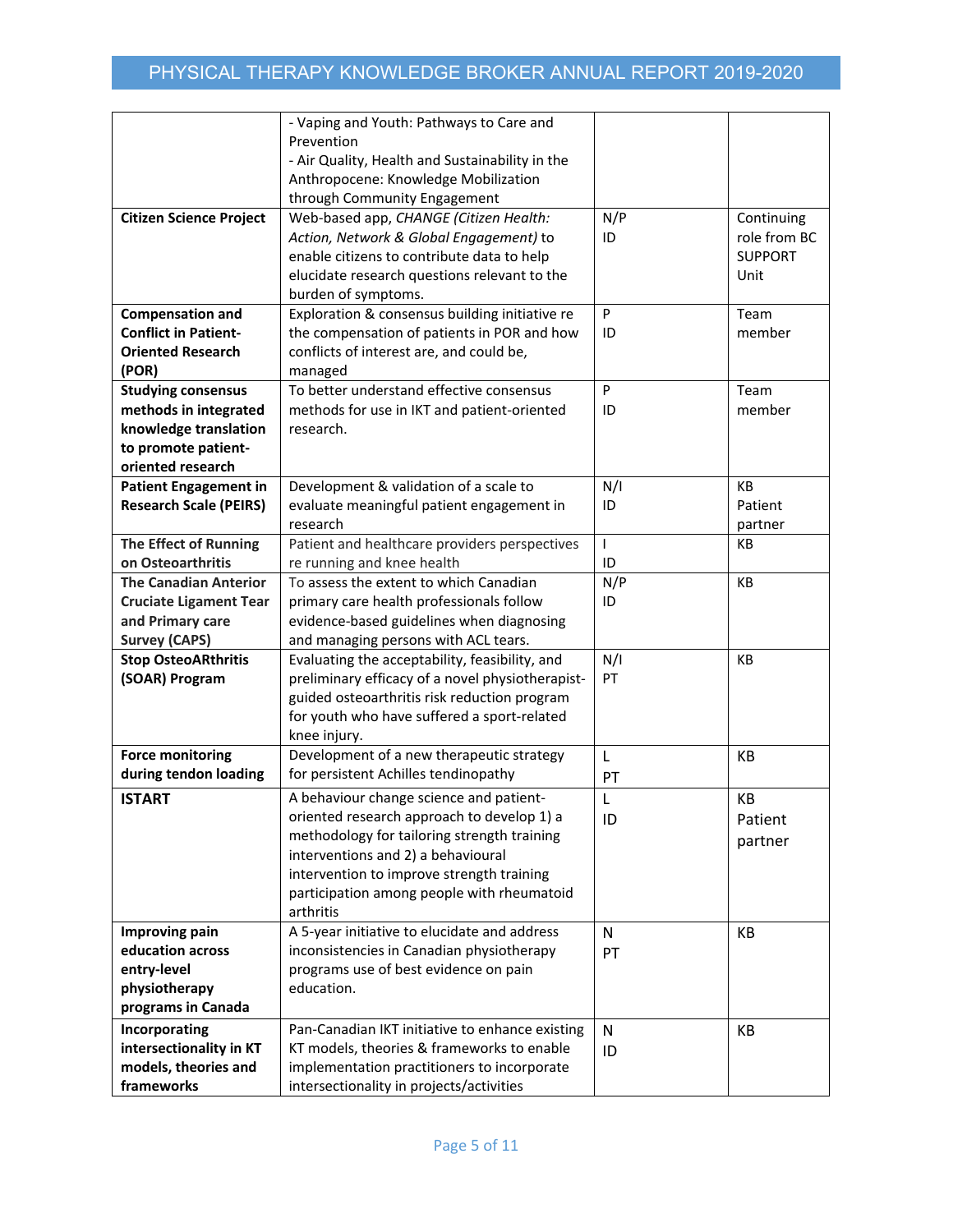| <b>Community Developed</b>        | Supporting the implementation of community        | L            | <b>KB</b> |
|-----------------------------------|---------------------------------------------------|--------------|-----------|
| <b>Solutions to Address</b>       | generated recommendations to improve the          | ID           |           |
| <b>Barriers in Self</b>           | self-management of arthritis and chronic          |              |           |
| <b>Management of</b>              | conditions in underserved communities             |              |           |
| Arthritis in                      |                                                   |              |           |
| <b>Underserved</b>                |                                                   |              |           |
| populations                       |                                                   |              |           |
| <b>CLARITY: Co-developing</b>     | The CLARITY preparation to trial will design an   | N            | <b>KB</b> |
| & evaLuating Accessible           | intervention (Flexible Care Delivery model)       | ID           |           |
| model of care for                 | with patients and health care providers, assess   |              |           |
| <b>Rheumatic InflammaTorY</b>     | its potential economic impact, inform the         |              |           |
| diseases                          | design of the future hybrid effectiveness-        |              |           |
|                                   | implementation trial and develop the health       |              |           |
|                                   | informatics infrastructure needed to deliver it.  |              |           |
| <b>ProActive: Promoting a</b>     | To co-develop with patients, their caregivers     | N/P/L        | KB        |
| <b>Balanced 24-hour Activity</b>  | and health professionals a strategy to            | PT           |           |
| <b>Profile in Older Adults to</b> | integrate the 24-hour Movement Guidelines in      |              |           |
| <b>Prevent Frailty Related to</b> | the care for older adults at early levels of      |              |           |
| <b>Chronic Inflammation</b>       | frailty                                           |              |           |
| The Pathway for                   | An international effort to identify key points    | $\mathbf{I}$ | <b>KB</b> |
| patient engagement in             | and resources in the engagement of patients       | ID           | Patient   |
| Rheumatology                      | in rheumatology research                          |              |           |
| <b>Research</b>                   | http://rheumactioncouncil.org/tl/                 |              | partner   |
| <b>Defining patient</b>           | Measuring patient complexity to help identify     | N            | KB        |
| complexity in                     | which patients, at specific points in time, need  | ID           |           |
| rheumatology to                   | more or different types of care                   |              |           |
| enhance a tailored                |                                                   |              |           |
| approach to patient               |                                                   |              |           |
| care.                             |                                                   |              |           |
| <b>Effective Quality</b>          | Using an iKT approach, facilitate the             | L            | KB        |
| indicator                         | implementation of 10 evidence-based quality       | PT           |           |
| <b>Implementation for</b>         | indicators to improve quality of post-total joint |              |           |
| <b>Patients (EQUIP)</b>           | rehabilitation                                    |              |           |
| <b>Hyperbaric Oxygen</b>          | To determine the effects of hyperbaric oxygen     | L            | <b>KB</b> |
| <b>Post Established Stroke</b>    | on ischemic stroke in patients 6 to 36 months     | ID           |           |
| (HOPES)                           | after stroke                                      |              |           |

#### **D. FUNDER BASED INITIATIVES / ACTIVITIES**

#### *UBC Dept of PT*

- Co‐developed and launched the inaugural 'PT Connections' zoom series with MPT students and PTs to foster connections during cancellations of placements secondary to COVID‐19
- KT expertise for UBC Dept of PT Faculty Members grant submissions & funded projects
- Newsletter articles
- Faculty Meetings
- Admission interviews
- Reappointment Committee, Clinical Faculty Affairs Committee
- Clinical Faculty Appointments/Promotions/Reappointments Committee
- Continuing Professional Development Collaborative Advisory Committee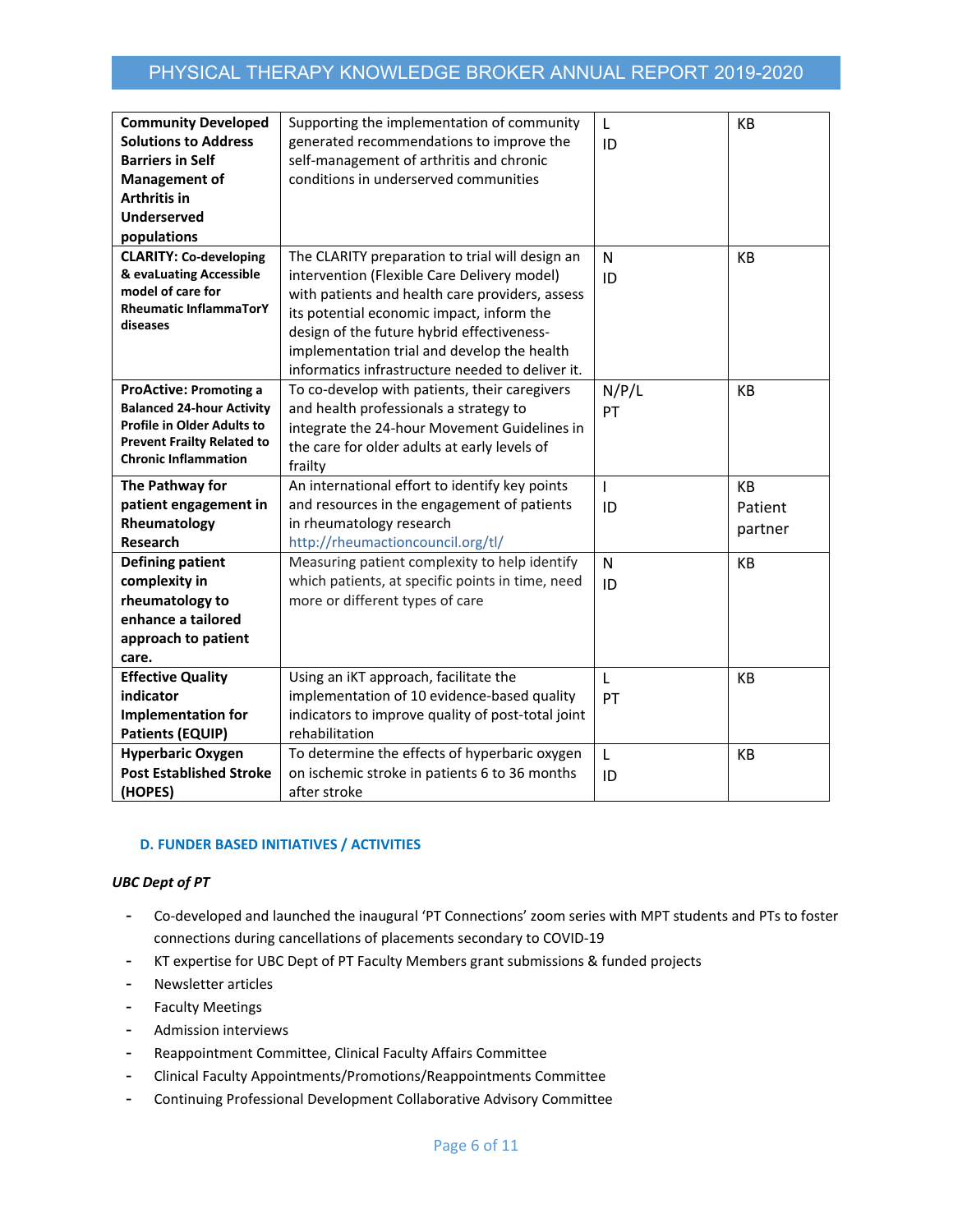- National EPA Curriculum Collaboration
- KT consultation for MPT research course projects

#### *VCHRI*

- KT expertise for Legacy Airway Health
	- o Recruitment, interviewing, hiring & mentoring of KT Specialist
	- o KT guidance for initiatives on Vaping & Youth and Smoking Cessation
	- o Support for KT and patient engagement components of grant submissions
- Seminar series presentation for Respiratory Division
- Support for VCHRI Researchers KT & patient engagement
- Advisory Committee & mentoring VCHRI & PCHRI Research Challenge & KT Challenge

#### *PABC*

- Webinars:
	- o Exercise & Cancer
	- $\circ$  Telerehab webinar series first 2 sessions of series of 4 (innovative & practical telerehab)
- Newsletter articles
- Co‐design PABC Marketing Survey
- Co‐design PABC TV Ads
- Guidance re outcome measures related to ICBC
- Strategic planning & team building

#### *BC SUPPORT Unit (1 day per month)*

- Citizen Science App development and launch
- Co‐delivered KT for Patient‐Oriented KT course
- Review panel for Pathways to Patient-Oriented Research proposals

#### *Combined*

- PostCOVID Interdisciplinary Clinical Network / PostCOVID Recovery Clinics
	- o MSFHR application for Registry of COVID patients
	- o MSFHR application for COVID risk & severity in immunosuppression
	- o Steering & Core Committees
	- o Patient Partner Engagement
	- KT guidance for development of educational materials for patients and for primary care physicians
- Support for building KT infrastructure & advancement in BC (e.g. BC KT Community of Practice)

#### **E. INVITED PRESENTATIONS**

- 2020 COVID‐19 and the Future of Research: State of the Evidence. Canadian Physiotherapy Association Virtual Summit. Nov 20.
- 2020 The COVID Recovery Clinic and Interdisciplinary Clinical Care Network. BC COVID‐19 Research and Collaboration Symposium. Sept 1‐2.
- 2020 Tools for Patient‐Oriented Knowledge Translation. BC SUPPORT Unit Workshop. Feb 7, 2020 2020 What is a KB? When & How to Collaborate. Jan 17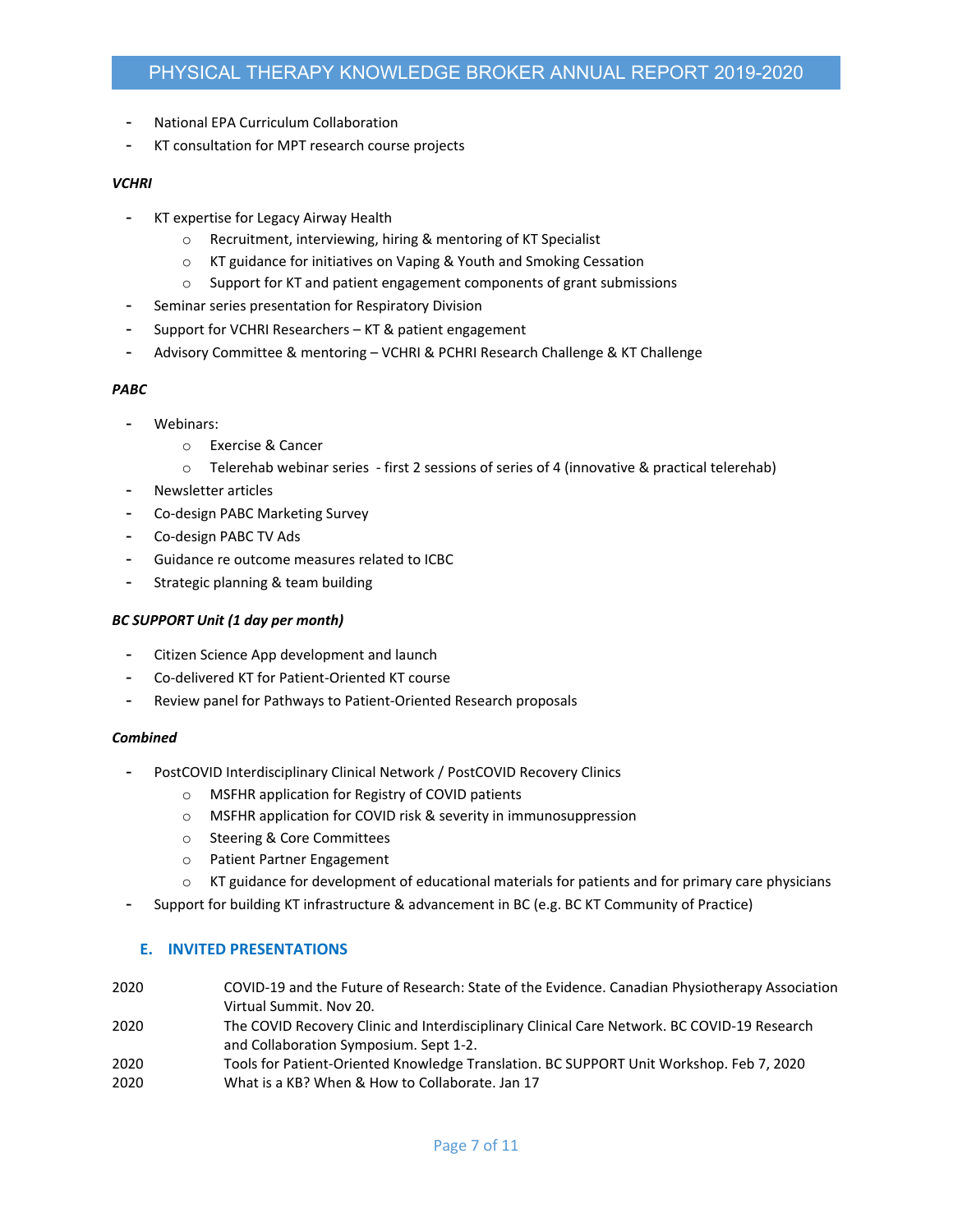# **F. COMMITTEES**

| 2018 - present   | Member, ACTion Council – a global, patient-led initiative for patient-engagement in             |
|------------------|-------------------------------------------------------------------------------------------------|
|                  | rheumatology research.                                                                          |
| 2016 - present   | MSFHR Review Panel member: Convening and Collaborating Grant                                    |
| 2014 - present   | Provincial KT Training Pathway Advisory Group - MSFHR                                           |
| $2007 - present$ | International Society of Electrophysical Agents in Physical Therapy (ISEAPT); Founding member   |
| $2020$ – present | PostCOVID Interdisciplinary Clinical Care Network - Steering Committee                          |
| $2017$ – present | <b>SPOR Evidence Alliance</b>                                                                   |
| $2017$ – present | Intersectionality and Knowledge Translation Framework Committee                                 |
| $2017 - present$ | Intersectionality and Knowledge Translation Steering Committee                                  |
| $2017$ – present | SPOR SUPPORT Unit National KT Working Group                                                     |
| 2016 - present   | International Electrophysical Agents Taxonomy Framework Advisory Group                          |
| 2016 - present   | PHC SPH Academic Redesign Task Force                                                            |
| $2011 - present$ | BC Knowledge Translation Community of Practice. Core Group Member                               |
| $2008 - present$ | Terminology Committee. International Society of Electrophysical Agents. Member.                 |
| $1996$ – present | College of Physical Therapists of BC. Consultant for issues of malpractice with electrophysical |
|                  | agents.                                                                                         |
|                  |                                                                                                 |

## **G. MANUSCRIPT REVIEWS**

Implementation Science Physiotherapy Canada Journal of Orthopaedic and Sports Physical Therapy BMC Musculoskeletal Disorders

## **H. PUBLICATIONS**

Peer Reviewed (7 new publications; 53 total)

ResearchGate metrics: 603 citations (increased 28%); 13,645 reads (Increased 31%); RG score 31.13 (higher than 90% of ResearchGate members); h index = 15 (increased 27%)

**Hoens AM**, Belton J, Scott A, Ardern CL. Patients As Partners in Research: There's plenty of help. Editorial. Journal of Orthopaedic and Sports Physical Therapy. 2020, 50(5), 219‐221.

Plamondon KM, Battersby L, Black AT, Creighton G, **Hoens AM**, Young W. Connecting Knowledge and Action in Complex Health Systems. Evidence & Policy.

## https://doi.org/10.1332/174426420X15883549951570

Etherington N, Braganca Rodrigues I, Giangregorio, L, Graham, ID, **Hoens, AM**; Kasperavicius D, Kelly C, Moore JE, Ponzano M, Presseau J, Sibley KM, Straus S. Applying an intersectionality lens to the Theoretical Domains Framework: a tool for thinking about how intersecting social identities and structures of power influence behaviour BMC Medical Research Methodology Vol 20, Article number: 169 (2020). https://doi.org/10.1186/s12874‐020‐01056‐1

Black A, Steinberg M, Chisholm A, Coldwell K, **Hoens A**, Chin Koh J, LeBlanc A, Mackay M, Salmon A, Snow ME. Building Capacity for Implementation – The KT Challenge. https://doi.org/10.21203/rs.3.rs‐ 112876/v1

Li LC, Feehan LM, Xie H, Lu N, Shaw C, Gromala D, Avina‐Zubieta JA, Koehn C, **Hoens AM,** English K, Tam J, Therrien S, Townsend AF, Noonan G, Backman CL. Efficacy of a Physical Activity Counseling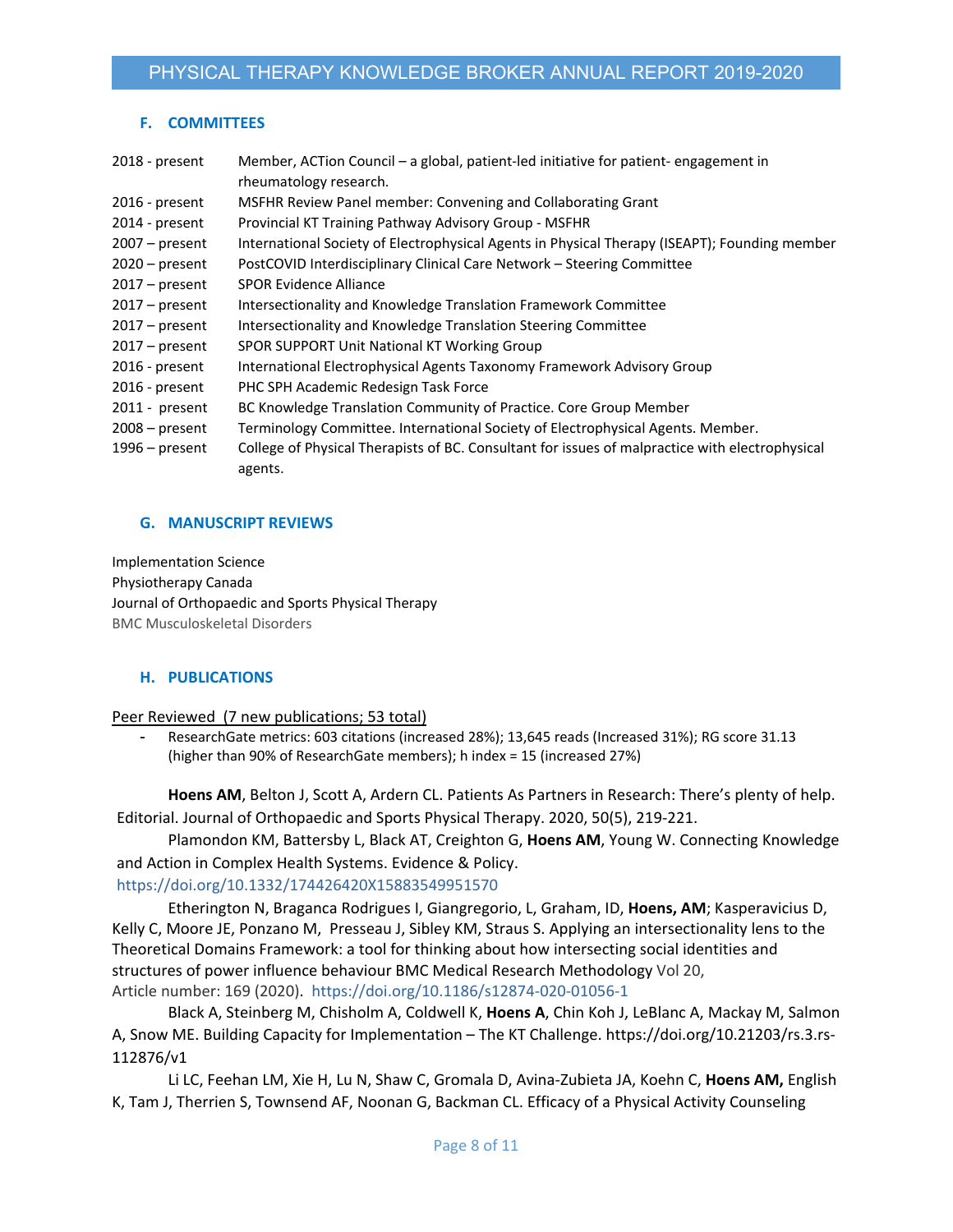Program With Use of a Wearable Tracker in People With Inflammatory Arthritis: A Randomized Controlled Trial. Arthritis Care & Research, Vol. 72, No. 12, Dec 2020, pp 1755‐1765 DOI 10.1002/acr.24199

Li LC, Feehan LM, Xie H, Lu N, Shaw CD, Gromala D, Zhu S, Aviña‐Zubieta JA, **Hoens AM,** Koehn C, Tam J, Therrien S, Townsend AF, Noonan G, Backman CL. Effects of a 12‐Week Multifaceted Wearable‐Based Program for People With Knee Osteoarthritis: Randomized Controlled Trial JMIR Mhealth Uhealth 2020;8(7):e19116

Li LC, Feehan LM, Shaw C, Xie H, Lu N, Gromala D, Avina‐Zubieta A, Koehn C, **Hoens AM**, English K, Tam J, Therrien S, Townsend AF, Noonan G, Backman CL. Efficacy of a Counselling Program with Use of a Wearable Tracker to Promote Physical Activity in People with Inflammatory Arthritis. Arthritis Care and Research. (Hoboken). 2020 Apr 5. doi: 10.1002/acr.24199. [Epub ahead of print].

## Other works (3)

Feehan L, **Hoens AM,** McKinnon A, Sandu A. 24 hour activity and sleep profiles for adults living with arthritis: Habits matter. *Whiteboard video* https://youtu.be/Fe599iOKqI4

Ma, J.K.; Ramachandran, S.O.; Hoens, A.M.; McQuitty, S.; Sequeira, L.; Collins, J.A.; Tsui, K.; Davidson, E.; Jiwa, S.; Koehn, C.; Li, L.C.Co-developing strength training behaviour change interventions for people with rheumatoid arthritis. Integrated Knowledge Translation Research Network *Casebook Series.*

Physical Activity and Sleep in Adults with Arthritis (October 7, 2020) https://medicalxpress.com/news/2020‐10‐physical‐adults‐arthritis.html

## Submitted (9)

Black A, Steinberg M, Chisholm A, Coldwell K, **Hoens AM**, Koh JC, LeBlanc A, MacKay M, Salmon A, Snow ME. Building Capacity for Implementation – The KT Challenge. Implementation Science Communications.

Etheridge T, Bostick GP, **Hoens AM**, Holly J, Ippersiel P, Bobos P, Arumugam V, Woods S, Gielen S, Woznowski‐Vu A, Campbell N. Using knowledge translation science to identify and address barriers to the use of resources designed to support best practice in pain science by Canadian Physiotherapists. Physiotherapy Canada.

Camp PG, Benari O, Dechman G, Kirkham A, Campbell K, Black A, Chung F, Dajee P, Ellis A, **Hoens AM,** Jones R, Parappilly B, Singh C, Sweeney P, Woo E. Implementation and Evaluation of the AECOPD‐ Mob Clinical Decision‐Making Tool: a Mixed Methods Study. American Thoracic Society Scholar.

Li LC, Feehan LM, **Hoens AM.** Re‐thinking physical activity promotion during COVID‐19 pandemic: focus on 24‐hour day [Editorial]. Journal of Rheumatology.

Rebic N, Garg R, Park J, Davidson E, **Hoens AM**, De Vera MA. Challenges with taking medications as prescribed ('non-adherence') among patients with rheumatic diseases during the COVID-19 pandemic: A cross‐sectional survey. Clinical Rheumatology.

Hamilton CB, **Hoens AM**, McKinnon AM, McQuitty S, English K, Hawke LD, Li LC. Shortening and Validation of the Patient Engagement In Research Scale (PEIRS) for measuring meaningful patient and family caregiver engagement. Health Expectations.

Ma JK, Leese JL, Therrien S, **Hoens AM**, Tsui K, Li LC. A scoping review of strength training behaviour change interventions: Future research and practical applications. Sports Medicine.

Harrison D, Brasher P MA, Eng JJ, Harris D, **Hoens AM**, Khazei A, Yao J, Abu‐Laban. Hyperbaric Oxygen Post Established Stroke (HOPES): A Randomized Placebo Controlled Trial. Lancet.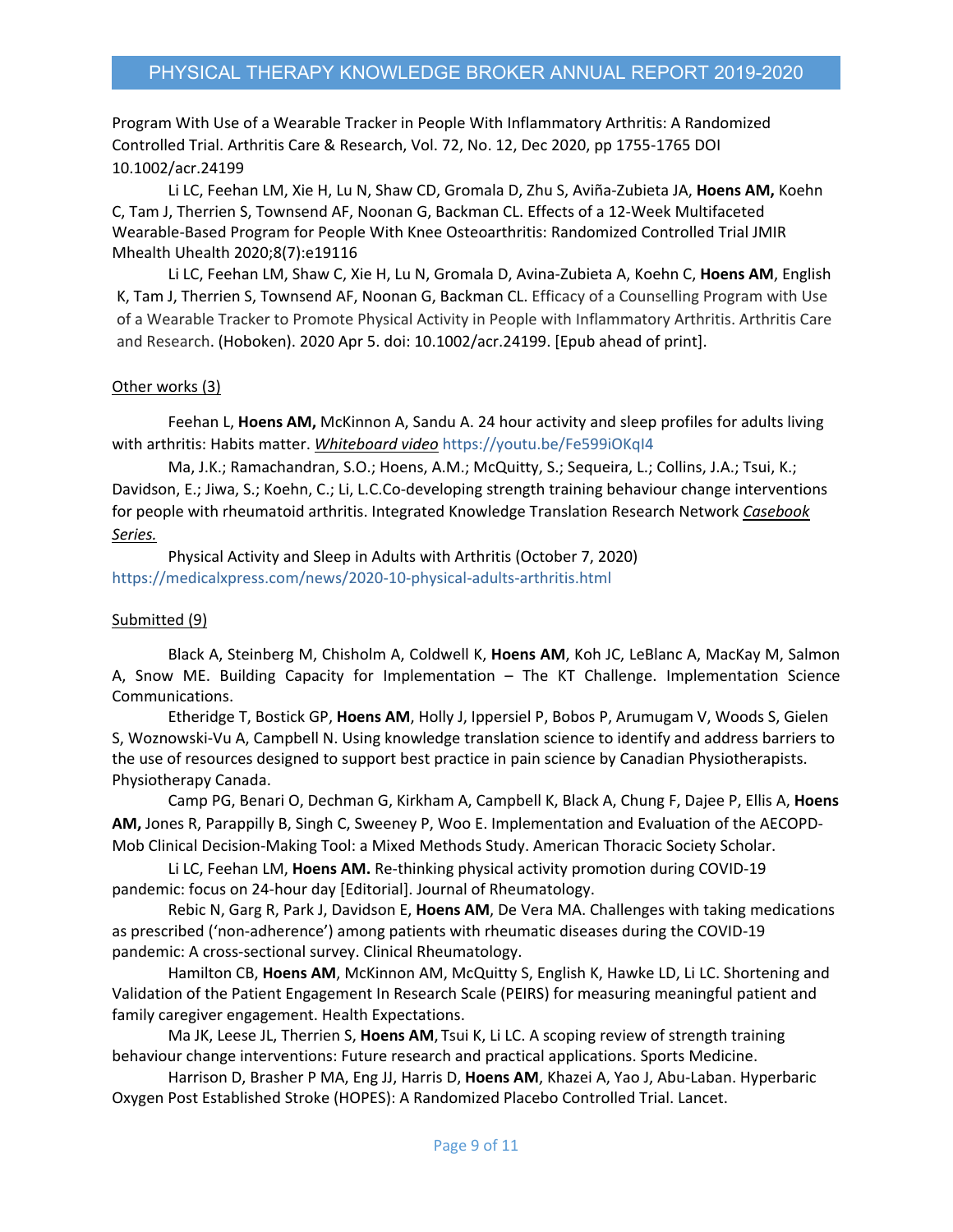Trenaman L, Marshall DA, MacDonald KV, Hawker G, **Hoens AM**, Bansback N. Welcoming patients back to the PROM: Using routinely collected patient‐reported outcome measures to improve the care of individual patients. Canadian Medical Journal.

#### In progress (12)

An Inclusive and Diverse Governance Structure of the Strategy for Patient‐Oriented Research (SPOR) Evidence Alliance.

A learning health system model for interdisciplinary integration of patient care and research following COVID‐19 disease.

Wu ML, Ma JK, Tsui K, **Hoens AM**, Li LC. A scoping review of strength training recommendations that address participation factors among people with rheumatoid arthritis.

Ma JK, Leese L, Therrien S, **Hoens AM,** Tsui K, Li LC. A scoping review of strength training behaviour change interventions: Theory, intervention characteristics, prescription parameters, and behaviour change techniques.

Sibley KM, Kasperavicius D, Braganca Rodrigues I, Giangregorio L, Gibbs J, **Hoens AM**, Kelly C, Lalonde, Moore J, Ponzeau M, Presseau J, Straus SE. Incorporating Intersectionality in Implementation Practice: Development and Usability Testing of Tools to Facilitate Uptake in Implementation Intervention Planning.

Presseau J; Braganca Rodrigues I, Braimoh J, Chaplin M, Etherington N, Giangregorio L, Gibbs J, Giguère A; Graham ID, Hankivsky ID; **Hoens AM;** Holroyd‐Leduc J, Kasperavicius D, Kelly C, Moore J, Ponzano M, Sibley K, Sharma M, Straus SE. Integrating intersectional approaches into implementation theories, models and frameworks.

Cho RY, Weng J, Lynch K, Ng P, Brown C, **HoensAM,** BrunhamLR, Pimstone S.Understanding the service priorities of young patients with atherosclerotic cardiovascular disease and their family members participating in clinical and research programs. An exploratory mixed-methods study.

Leese J, Tran B.C., MacDonald G, Wong R, Backman C.L., Townsend AF, Davis A, Jones A, Gromala D, Avina‐Zubieta J.A., **Hoens, AM**, Li, LC. A Qualitative Study of Facilitators and Barriers to Arthritis Patients' Use of Physical Activity Monitoring Tools from their Perspectives

Macdonald G.G., Leese J., Backman C.L, Townsend A, Davis A, Wong R, Jones A, Gromala G, Gromala D, Avina‐Zubieta J.A, **Hoens AM**, Li LC. Use of Mobile and Wearable Physical Activity Monitoring Tools in Rehabilitation Practice for Patients with Arthritis: The Healthcare Professional Perspective.

Chan A, Ma JK, Singh CA, Elashi M, Gerevas K, Idle M, Lundie J, Urbina M, Pace A, Hoens AM. Current practice and barriers to physiotherapists' use of resisted exercise for older adults in acute care.

Presseau J, Kasperavicius D, Rodrigues IS, Braimoh J, Chpalin A, Etherington N, Giangregorio L, Gibbe JC, GIguere AMC, Graham ID, Hankivsky O, **Hoens AM,** Holroyd‐Leduc J, Kelly C, Moore JE, Ponzano M, Sharma M, Sibley KM, Straus S. Integrating intersectional approaches into implementation theories, models and frameworks. Implementation Science.

Barn P, Lo-Kolb W, Josey D, Vint Z, Sha C, Rideout K, Hamilton C, Shellington E, Hoens AM, Joshi P, Carlsten C. Better together: Launching and Nurturing a Patient Advisory Group to enhance care and research for asthma and COPD. CHEST

(Author list in development). Ret**in**al **T**oxicity **a**nd Hydroxy**c**hloroquine **T**herapy (INTACT) ‐ A Prospective Population‐based Cohort Study